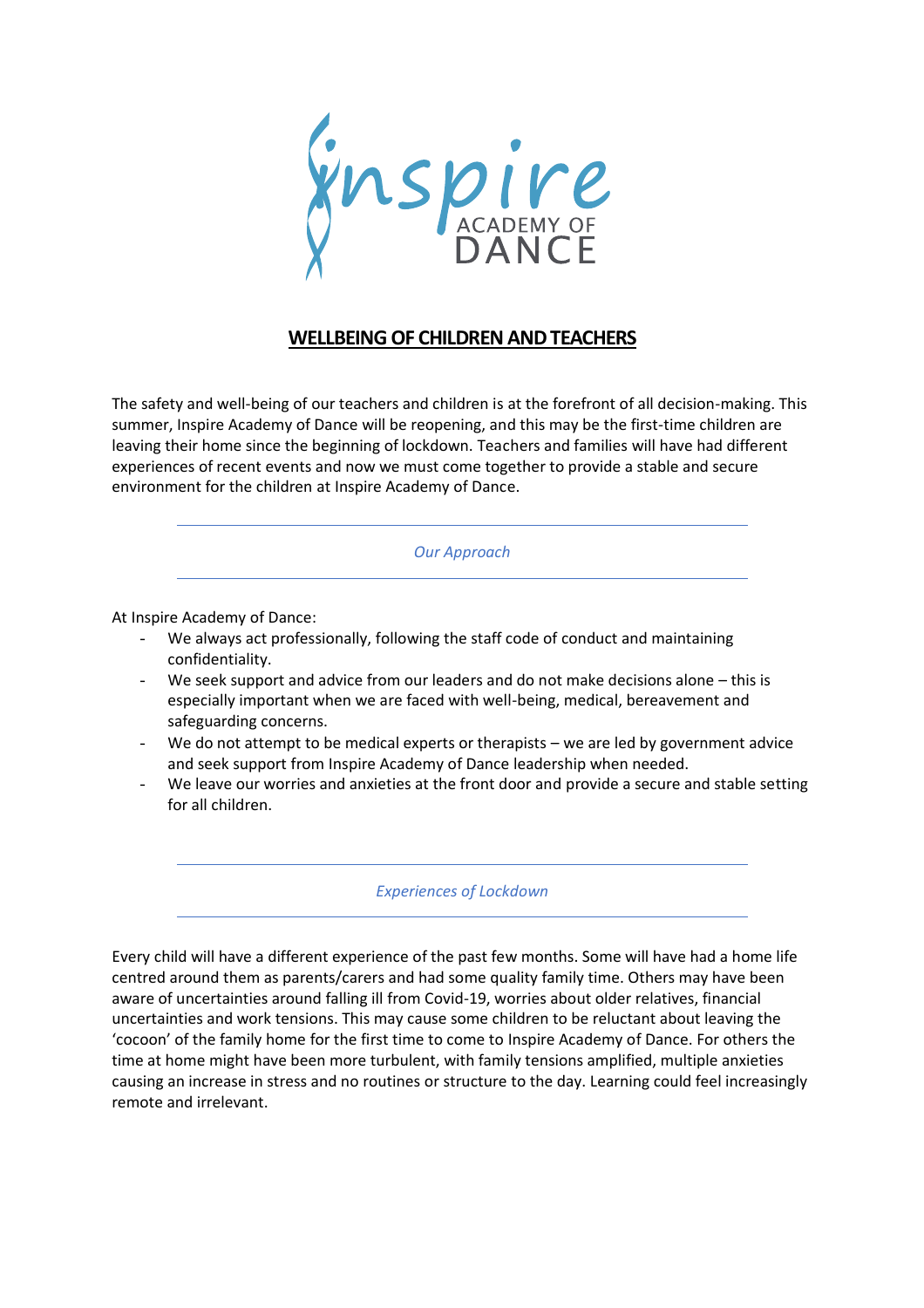# *The First Day*

As stated above, Inspire Academy of Dance may well be the first-time children have been left outside of their home 'cocoon' for several months. Returning may bring up forgotten feelings about early days at nursery or reception when separating from their primary carer. Extra care may be needed to re-integrate into the usually familiar Inspire Academy of Dance session.

Everyone will have got used to their new routines and structures. Keeping their routine and timetable clear and transparent to the kids will be equally important.

They will have questions, which may indicate how the children have responded to the pandemic. Some of these feelings and worries may be irrational but unsettling, nonetheless. It is important to follow a consistent approach when questions are asked which is explained below (in the Communication Response section).

These questions can also be approached on the first day with some sort of social/circle time. Focusing the children's kinds of worries might be useful. Topping and tailing this with a positive thought will help. During this time, it is important to acknowledge how different the week will be compared to usual e.g. reduced numbers, increased safety measures, shorter days).

Reminding them that remembering to try their best and help each other will make things more enjoyable, while everyone is getting used to being together again and finding slightly new ways of doing things.

#### *Communication Response*

Some children will be arriving at Inspire Academy of Dance with anxieties and possible experiences of trauma and bereavement. We must provide these children with a consistent response from all members of staff that reassures and provides a sense of safety. Every response that we give to a child must be well-considered. The more prepared we are, the more helpful our responses will be.

#### **1. Create a space for conversation**

Demonstrate that you are available to talk but never force the conversation as this may feel intrusive.

### **2. Acknowledge, empathise and validate**

We often want to reassure children and find solutions to make them feel better, but first, spend time listening. Be accepting of their worry, anger and sadness about how things are at present and help them to name the emotion they are feeling if necessary. Try to avoid early reassurance, "everything's fine" or telling them, "don't be sad". Recognise that these kinds of feelings are common, understandable and normal.

### **3. Contain anxieties**

Children find it difficult to evaluate risk by themselves. We can help children to balance risk by holding difficult information for them and making sure that we do not exacerbate their worries. Don't let these conversations dominate any [COMPANY NAME] session. We must